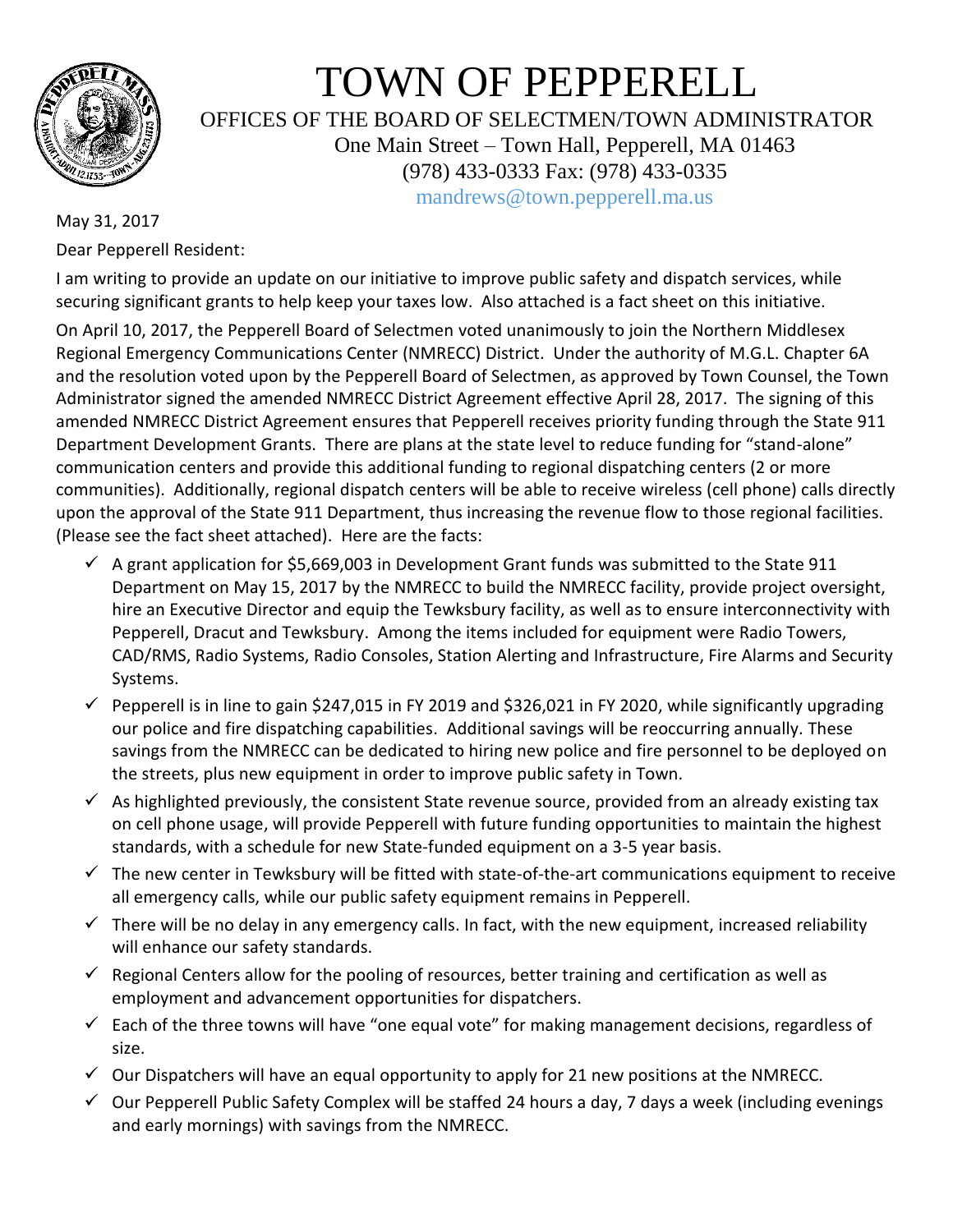- $\checkmark$  Under this plan, State 911 calls would go directly to NMRECC in Tewksbury and straight to our Public Safety personnel in the field, thus saving response time.
- $\checkmark$  Our current center will remain open until the new NMRECC Center is completed in December 2018 and move-in is completed in January 2019. This will support regional and national communications preparedness, and thus, more opportunities for Federal and State grants (Please see below).

## **Emergency Communications during the Boston Marathon Bombings - April 2013**

"Interoperability was a success story. Over the years, millions of dollars have been invested under local, regional and state interoperability plans, and our investments in mutual aid channels, tactical channel plans, radio towers, new radios, and specialized training allowed first responders, as well as command level personnel, to effectively communicate by radio between agencies, between disciplines, and between jurisdictions."

Kurt N. Schwartz, Undersecretary for Homeland Security & Homeland Security Advisor Director, Massachusetts Emergency Management Agency Testimony before the House Homeland Security Committee

On a historical note, your former Town Administrators have requested to join Regional Emergency Communications Centers in the past. Former Town Administrator Robert Hanson requested in May of 2009 and former Town Administrator John Moak did so in March of 2012. Additionally, former Lt. Governor Tim Murray spearheaded a drive to provide state incentives for regional emergency communications centers in 2010, given the tremendous advancements in communications technology and computer aided dispatching across the country. State Grants are available and have been endorsed as a solid plan for regionalization by our current State Government.



Sincerely, Mark J. Andrews, Town Administrator cc: Board of Selectmen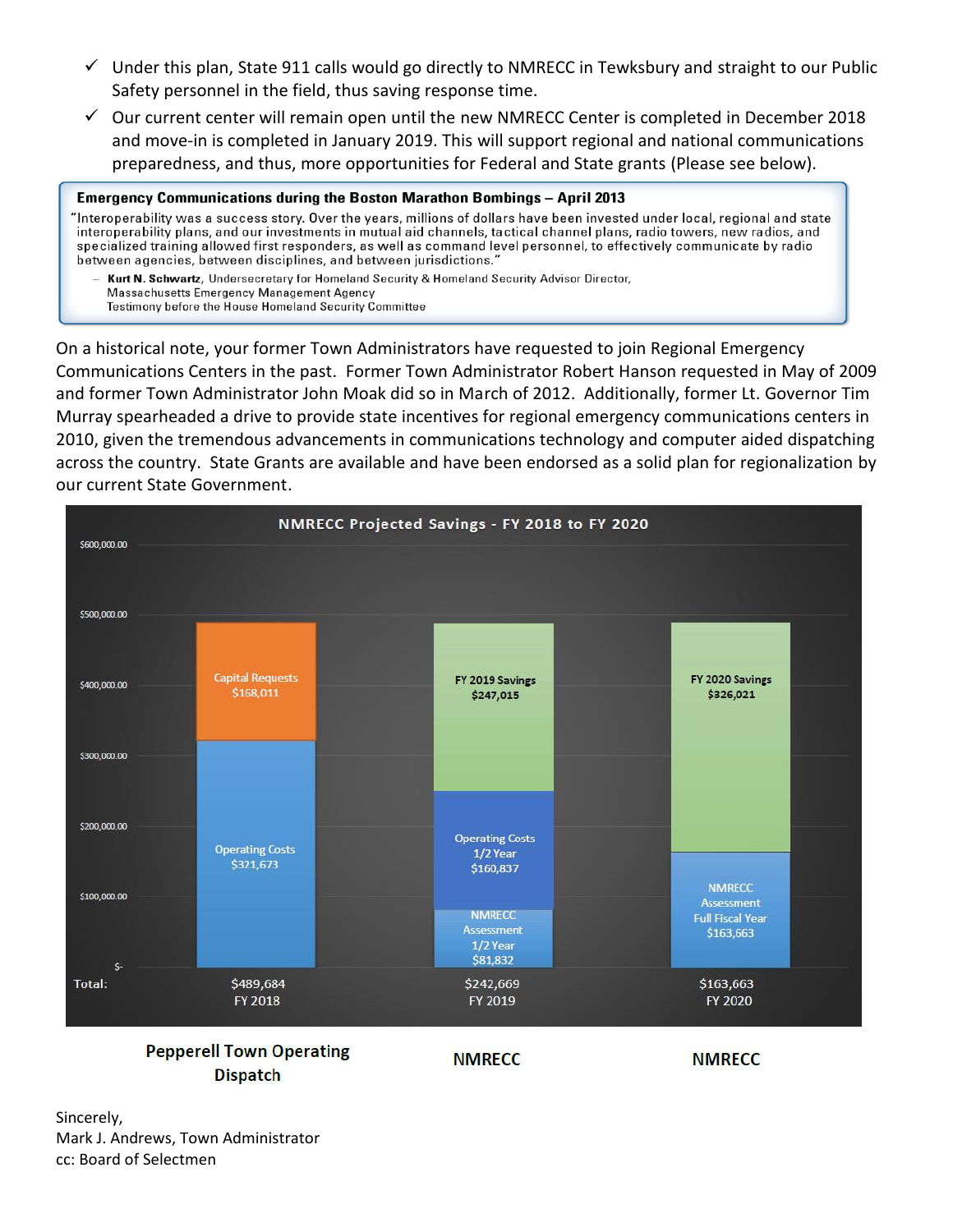## **Informational Fact Sheet**

Northern Middlesex Regional Emergency Communications Center District (NMRECC) that includes Tewksbury, Dracut and Pepperell—

Here are the Advantages:

- $\checkmark$  Pepperell Dispatchers will be given due consideration for all new jobs created. This is estimated at twentyone (21) new dispatcher positions, with an estimated salary of \$49,254, which is above Pepperell's current salary rate. Also, this salary rate is one of the highest in the region. In addition, there are four Supervisory positions, an Administrative Assistant, and a Director. There will be opportunities for upward mobility.
- $\checkmark$  The Executive Committee will handle all hiring and personnel matters. Pepperell represents 1/3 of this three member Committee and will vote on these matters.
- $\checkmark$  The quality of dispatching and response time will be equivalent or better than the Pepperell Communications Center with new advanced technology, specialized professional services and increased staff.
- $\checkmark$  State Grant Funding will be increased—Massachusetts State Secretary of Public Safety Daniel Bennett has stated that funding will be a top priority for "regional centers" vs. "single centers". Under the Three Communities Model, it is estimated that the State 911 Department will fund +\$572,732 per fiscal year, for equipment and training needs, at a regional center. Currently, we receive approximately \$28,000, as a single center.
- Pepperell will gain approximately \$247,015 of total cost savings in FY 2019 and \$326,021 in FY 2020 that will be dedicated directly to new Police and Fire personnel and equipment in the future. It means more police officers and firefighters on the streets for the Town! Also, it will give our Police and Fire Chief more budget funds to work with to meet residents and business's needs.
- Pepperell will have equipment savings of  $$164,041$  for the next five (5) year with renewals to follow according to State funding grant guidelines.
- $\checkmark$  Pepperell will access the new state-of-the-art facility (e.g. 6,500 Square Feet) coupled with new (CAD) computers and visual aided equipment to better protect our residents and businesses. Single dispatch centers are not eligible for large capital expenses, such as the \$168,011 requested by the Pepperell Communications Department for FY 2018. This included: (1) \$135,000 for a new Radio Console; and (2) \$33,011 for a Radio Voter System, satellite receiver.
- $\checkmark$  Our dispatch console was installed in 2001 and is no longer supported with parts or service; our radio repeaters were upgraded in 2007 and are due to be upgraded this year; and the antennas at the Public Safety Building were installed in 1988.
- $\checkmark$  Pepperell will have new "Communications Partners" to continue to write new grants to meet our needs in the future. NMCOG will assist with future grant opportunities.
- $\checkmark$  Pepperell would gain the benefit of utilizing new, updated equipment with no added costs.
- $\checkmark$  Pepperell will maintain after hours personnel to cover the late night shifts for 24/7 walk in security for our residents and businesses at our Public Safety Complex.
- $\checkmark$  The Town would have a "United Nations" vote (One town = One vote) to participate in the operations and capital management of the new Regional Emergency Communications Center. This is key, as Pepperell will have direct management control at the Board of Directors and Operations Committees (e.g. the size of the Town does not matter).
- $\checkmark$  Both our Police and Fire Chiefs will have direct impact on public safety services and they will have voting rights at the Operations Committee.
- $\checkmark$  The future costs for health care (e.g. estimated at \$41,932 for the Department), retirement and other benefits would be covered by the NMRECC District and not the Town of Pepperell.
- $\checkmark$  The new \$3.75 million RECC Center, which is totally paid for the State, is expected to be constructed during 2017-2018 and operational in early 2019.